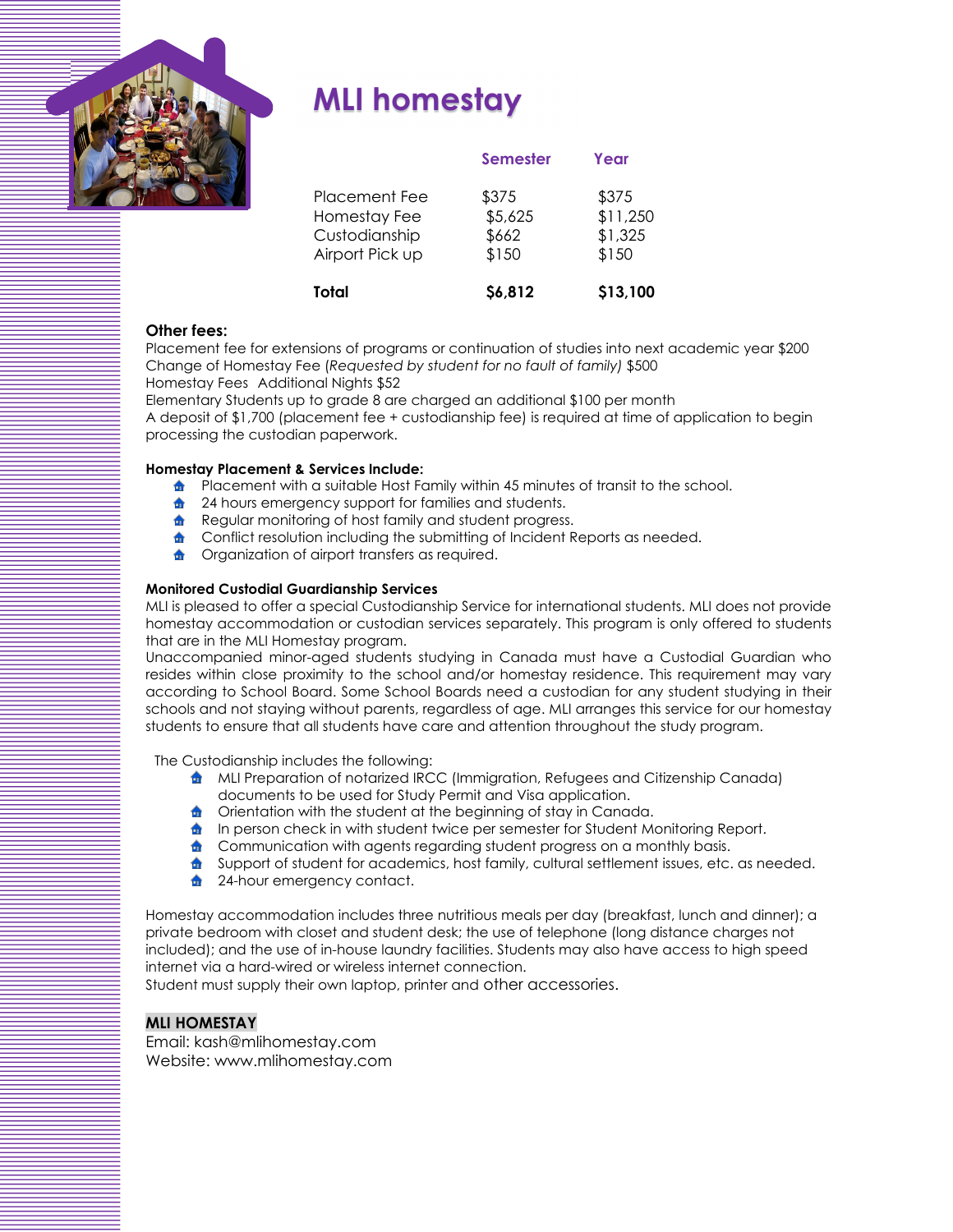

# **First Choice**

| <b>Placement Fee</b><br>Homestay Fee<br>Monitored Custodianship<br>Airport Pick up | <b>Semester</b><br>\$450<br>\$5,125<br>\$1,050<br>\$100 | Year<br>\$450<br>\$10,250<br>\$1,800<br>\$100 |
|------------------------------------------------------------------------------------|---------------------------------------------------------|-----------------------------------------------|
| Total                                                                              | \$6,725                                                 | \$12,600                                      |
| Other fees:<br><b>Specialty Meal</b><br>Enhancement                                | \$1,000                                                 | \$2,000                                       |

### **Services:**

## **A** Homestay Placement (One-time)

Based on each individual's pre-determined needs, Canadian host families are carefully interviewed and screened for suitability. If you are not satisfied with your initial homestay accommodation within the first 30 days, a 2nd placement is arranged at no charge. Requested moves after 30 days will be assessed a full placement fee unless it can be demonstrated that the currently assigned host family has not met FCI's Terms and Conditions and Standards of Practice for Hosting International Students.

#### **Homestay Full Board Accommodation (5 months or 10 months)**  命

Homestay accommodation includes three basic meals per day (breakfast, lunch and dinner); a private furnished bedroom; the use of telephone (long distance charges not included); and the use of in-house laundry facilities. Students will also have access to high speed internet within their bedroom (Additional fees for video streaming may apply). Students must supply their own laptop and other accessories.

#### **Specialty Meal Enhancement (5 months or 10 months)**  命

Occasionally students require meals based on very specific dietary and/or medical needs. As most specialty diets are significantly more costly a meal enhancement fee will be assessed in these situations. Unless medically necessary, special diets cannot be introduced or adjusted once a student has begun their study abroad program.

#### **Monitored Custodial Guardianship Fee (5 months or 10 months)**  命

Unaccompanied minor-aged students studying in Canada must have a named Custodial Guardian who ensures the student is receiving ongoing care and support. An assigned Student Monitor meets regularly with the student to assist with academic and non-academic issues and prepares written progress reports twice each semester.

After-hour emergencies are addressed when an assigned host family is unavailable.

### **OTHER PREMIUM SUPPORT SERVICES**

### **Airport Transportation Services (Per Occurrence)**

Chauffeured transportation from the airport to either the student's assigned homestay residence or to a pre-arranged centralized drop-off area to meet the assigned host family.

#### **Day Trip and Overnight Sightseeing Excursions**  命

Each semester a number of chaperoned student excursions are planned to enhance the study abroad experience for international secondary school students. Participation in these excursions is optional. More information is available early each semester.

### FIRST CHOICE INTERNATIONAL

Email: registrar@myfci.ca Website: www.myfci.ca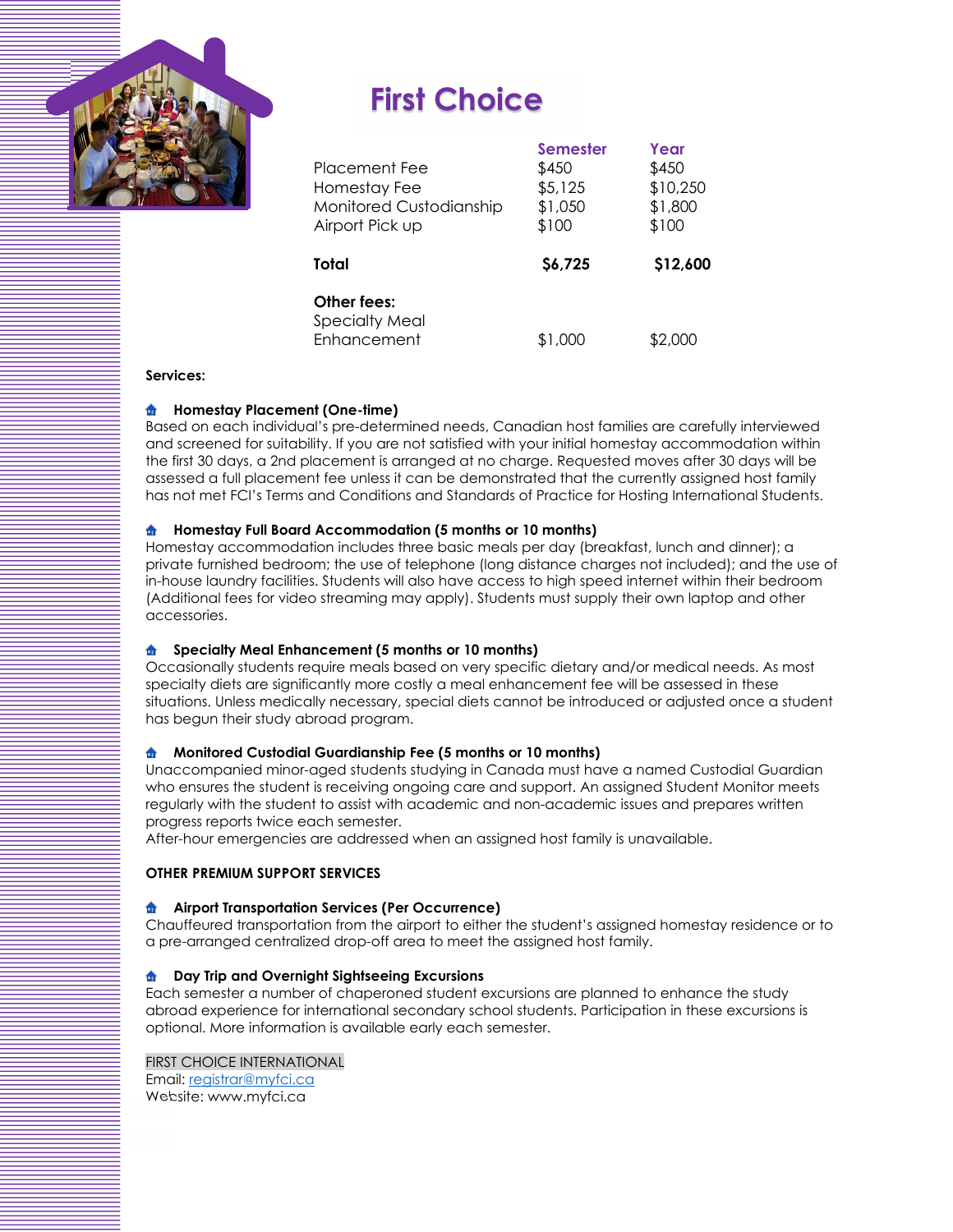

# **Cypress Homestay**

| Total                | \$6,460  | \$12,495 |  |
|----------------------|----------|----------|--|
| Airport Pick up      | \$125    | \$125    |  |
| Custodianship        | \$500    | \$1,000  |  |
| Homestay Fee Aprox*  | \$5,535  | \$11,070 |  |
| <b>Placement Fee</b> | \$300    | \$300    |  |
|                      | Semester | Year     |  |

\* Homestay fee \$250 per week Extra day \$40 Special Meal Needs: \$50 cad per week – upon availability

A Custodian primary role is to ensure that a minor-aged student is safe and has the necessary advice and support to reside safely within Canada. Our custodianship package includes:

- - **formally** Welcome Orientation events;
	- **A** Monitoring reports;
	- **form** Liaising with school officials and representatives;
	- signing parental waivers for school-related functions and activities;
	- **Assist in accessing immediate medical services;**
	- **1** 24/7 emergency-line;
	- **Attend parent-teacher meetings when requested;**
	- **n** Quality Control: Follow up closely to ensure student is adjusting to the homestay and
	- **a** academic program;
	- **f** Encourage students to take part in extracurricular activities and social
	- **n** community events;

## **Cypress homestay**

General info: info@cypressaccommodations.comNew applications/Changes: registrar@cypressaccommodations.com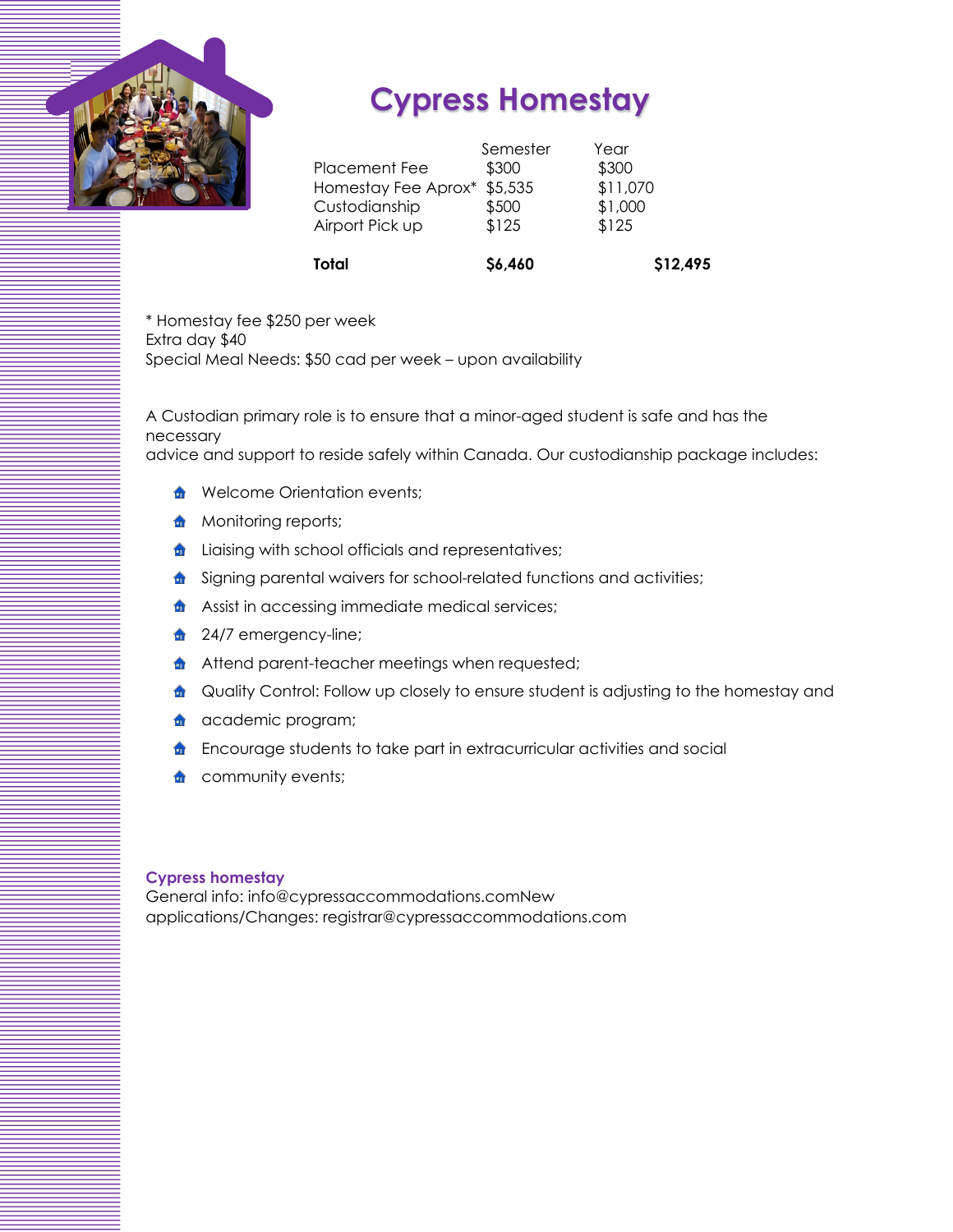

# **Canada Homestay Network**

Programme Dates: 9/1/2021 to 6/30/2022 Programme Billing Cycle: Semester or Year

| <b>Standard Fees</b>                     |            |             |  |
|------------------------------------------|------------|-------------|--|
|                                          | 5 months   | 10 months   |  |
| Registration, Placement, and Orientation | \$450.00   | \$450.00    |  |
| Homestay Services & 3 meals              | \$5,875.00 | \$11,750.00 |  |
| Underage Fee                             | \$750.00   | \$1,500.00  |  |
| Admin Fee - per payment                  | \$75.00    | \$75.00     |  |
| <b>Subtotal Standard Fees</b>            | \$7,150.00 | \$13,775.00 |  |
| Refundable Security Deposit              | \$500.00   | \$500.00    |  |
| <b>Total Standard Fees</b>               | \$7,650.00 | \$14,275.00 |  |

# Optional Fees

|                                                          | 5 months  | 10 months |
|----------------------------------------------------------|-----------|-----------|
| Airport Pickup and Return Service                        | \$300.00  | \$300.00  |
| Re-Registration Fee                                      | \$250.00  | \$250.00  |
| Custodianship Registration Fee                           | \$250.00  | \$250.00  |
| <b>Custodianship Monitoring &amp; Reporting Services</b> | \$625.00  | \$1250.00 |
| Custodianship Re-Registration Fee                        | \$250.00  | \$250.00  |
| Extra Nights                                             | \$50.00   | \$50.00   |
| Special Dietary Needs (GF, Vegan, Halal)                 | \$1000.00 | \$2000.00 |

## **Homestay Services:**

- $\triangle$  Facilitated homestay application process with online access to key forms in multiple languages.
- **form** Carefully-screened host families through our comprehensive due diligence process, which involves interviews, reference checks and criminal record checks.
- $\bullet$ Host/student matching process that considers the preferences and requests of both the student and the host. Matches are confirmed with host pictures and residence location map.
- 命 Personal support including custodianship.

### **Optional Services**

- **h** Portfolio of a student's experience (including their academic progress) to their agents or parents in English or their preferred language.
- **f** Flexible meal plans

*Canada Homestay Network (CHN) is a not-for-profit society dedicated to intercultural exchange through homestay. CHN offers the highest standards for homestay accommodations with carefully screened host families and unlimited student support. We offer custodianship, optional airport transfers, and 24/7 assistance. Satisfaction guaranteed for the duration of your placement.* 

*Apply online at https://canadahomestaynetwork.ca/for-students/ or contact us for more information: help@canadahomestaynetwork.ca.*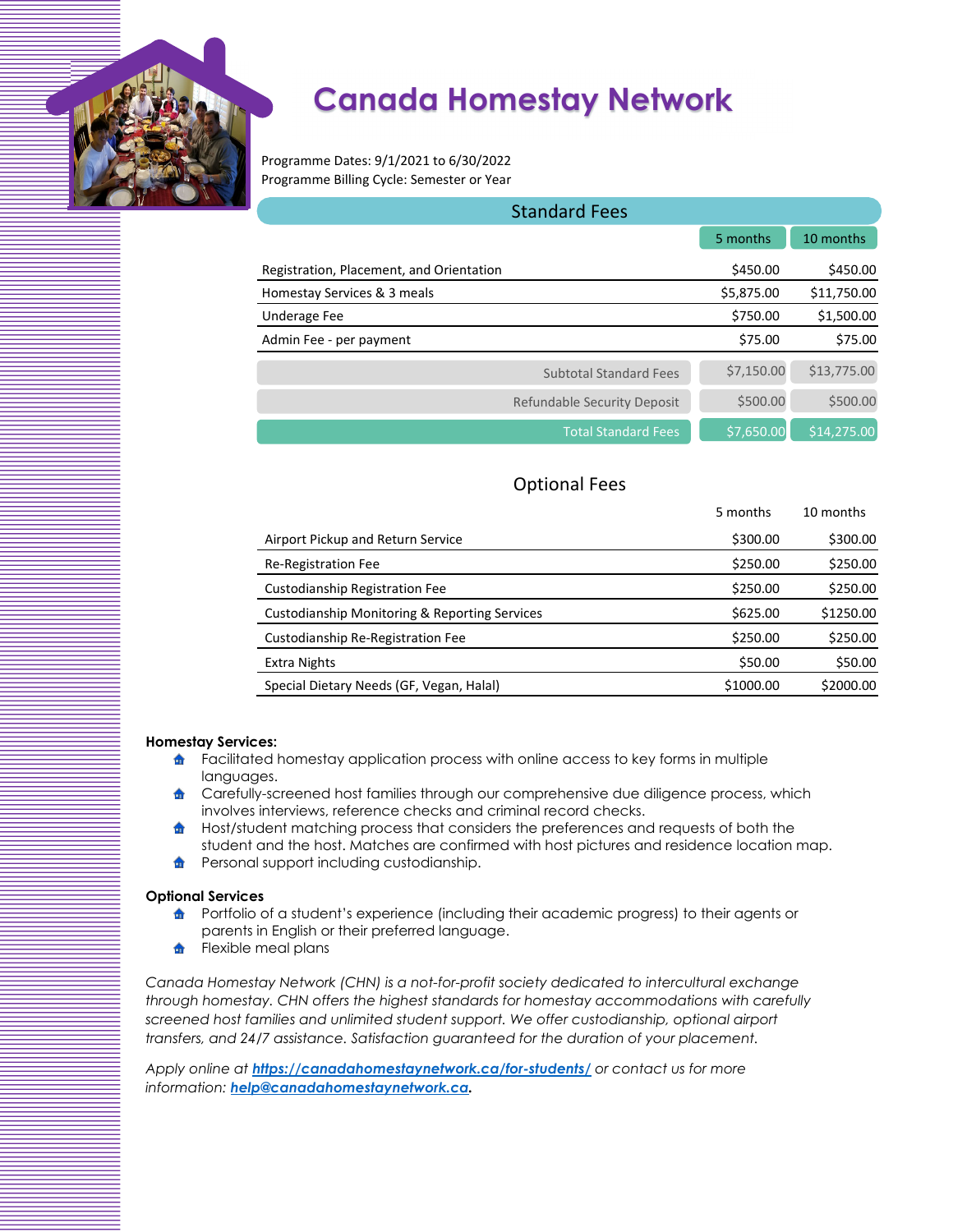

# **Caservices Homestay**

|                                                                                                                | <b>Semester</b>                             | Year                                         |
|----------------------------------------------------------------------------------------------------------------|---------------------------------------------|----------------------------------------------|
| <b>Registration Fee</b><br><b>Placement Fee</b><br>Homestay 3 meals<br>Airport Pick up<br>Custodianship letter | \$300<br>\$150<br>\$5,750<br>\$180<br>\$650 | \$300<br>\$150<br>\$11,500<br>\$180<br>\$650 |
| Total:                                                                                                         | \$7,030                                     | \$12,780                                     |
| Damage Deposit (refundable)                                                                                    | \$500                                       |                                              |

# **Other fees:**

| Airport Pick Up and Drop Off                     | \$250 |       |
|--------------------------------------------------|-------|-------|
| Personal Assistance / Per hour                   | \$65  |       |
| <b>Additional Homestay Change</b>                | \$150 |       |
| Welcome Kit (Find details below)                 | \$249 |       |
| Consoling emotional and adaptation - 10 sessions |       | \$849 |
| Consoling emotional and adaptation - 1 session   |       | \$89  |
| <b>Vocational Orientation Program</b>            | \$299 |       |

Personal Immigration Consultancy (With certified immigration Consultant ICCRC) \$249 Study permit or visa extension \$1,755 Reapply or complement immigration case \$ 249

# **Welcome Kit**

- **f** Students welcome kit:
- **form** Guided tour to supermarkets, entertainment, food
- **Guided tour to homestay to school**
- **for** Students will get the ultimate sky train / Buses on how to use public transport
- **n** Nearby clinics guide, where could they attend, also they will be informed about how to use their medical insurance or guard me
- **f** Includes compass card with monthly pass (Public Transport pass)
- **food and Beverages**
- **An** umbrella
- **f** City map

# **CASERVICES**

Email: olga@caservices.ca Website: www.caservices.ca